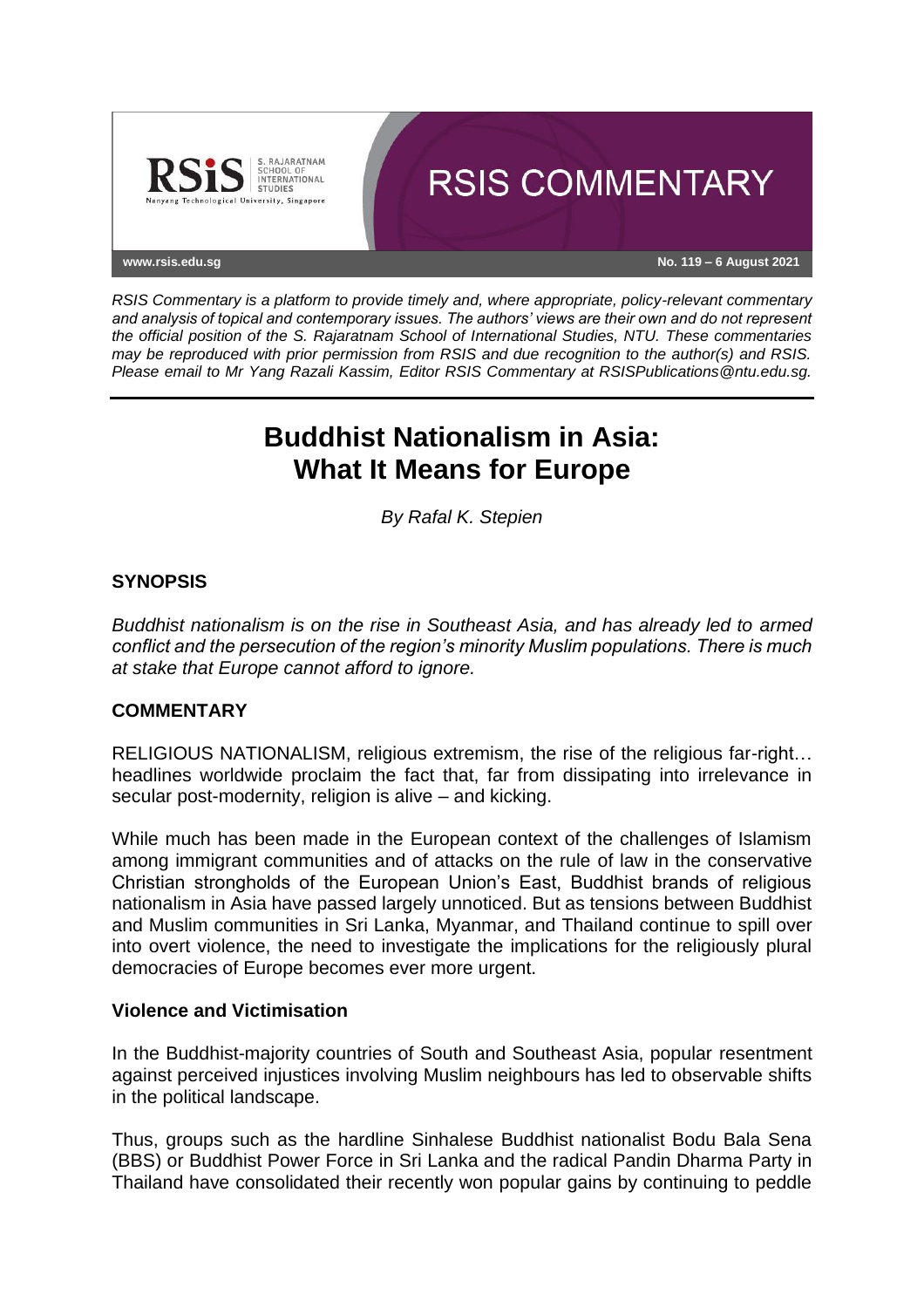the need for armed protection on behalf of a Buddhism purportedly under existential threat from Islam.

In Myanmar, the state-sponsored military persecution of the stateless and predominantly Muslim Rohingya people has proceeded on such a scale that in 2020 the International Court of Justice (ICJ) unanimously ruled to adopt "provisional measures" requiring Myanmar to prevent outright genocide.

The moral arguments for mediation are clear, but why intervene? What's in it politically for Europe?

#### *Politics and Geopolitics*

While Buddhists make up less than a single percent of the European population (a figure not forecasted to increase), the Pew Research Centre estimates that Muslims will make up a full 10% of the overall population of Europe by 2050. Given so, the relevance to Europe of the turn towards intolerance by some South and Southeast Asian nations lies not so much with the perpetrators as with the victims.

If current trends continue, political parties within Europe will need to adopt concrete counter-measures or face losses among an increasing Muslim electorate: A direct long-term consequence of the changing demands of democratic representation as the European population increasingly comes to embody the continent's pluralist ethos.

Geopolitical factors also need to be weighed. The alleged imprisonment, surveillance, and even forced sterilisation of vast numbers of overwhelmingly Muslim Uighurs by the Chinese government has been labelled genocide by the US government, and organisations including Amnesty and Human Rights Watch have published reports accusing China of crimes against humanity. More recently, the EU Council imposed sanctions on associated Chinese officials as part of its newly founded global human rights sanction regime.

Violence against Muslims in South and Southeast Asia is only likely to intensify given the support it continues to receive from Buddhist political players in the region. In light of this, the increasingly tough stance European powers adopt with regard to the Uighurs of China may have to be replicated with respect to the disenfranchised Muslims of Sri Lanka, Myanmar, and Thailand.

Otherwise, not only will charges of hypocrisy ensue, but European states will find it harder to countenance the influence of China on domestic as well as international political stages. Furthermore, the religiously fuelled inter-ethnic fighting already seen may easily spill over into broader armed conflict. This in turn would further destabilise the region, threatening the security of European political and economic interests there.

#### *Shifting Trends in Mediation and Conflict Transformation*

Given the strong reasons in support of intervention, the question of how to intervene naturally arises.

Although the EU has not tended to rely on religious groups on the ground to foster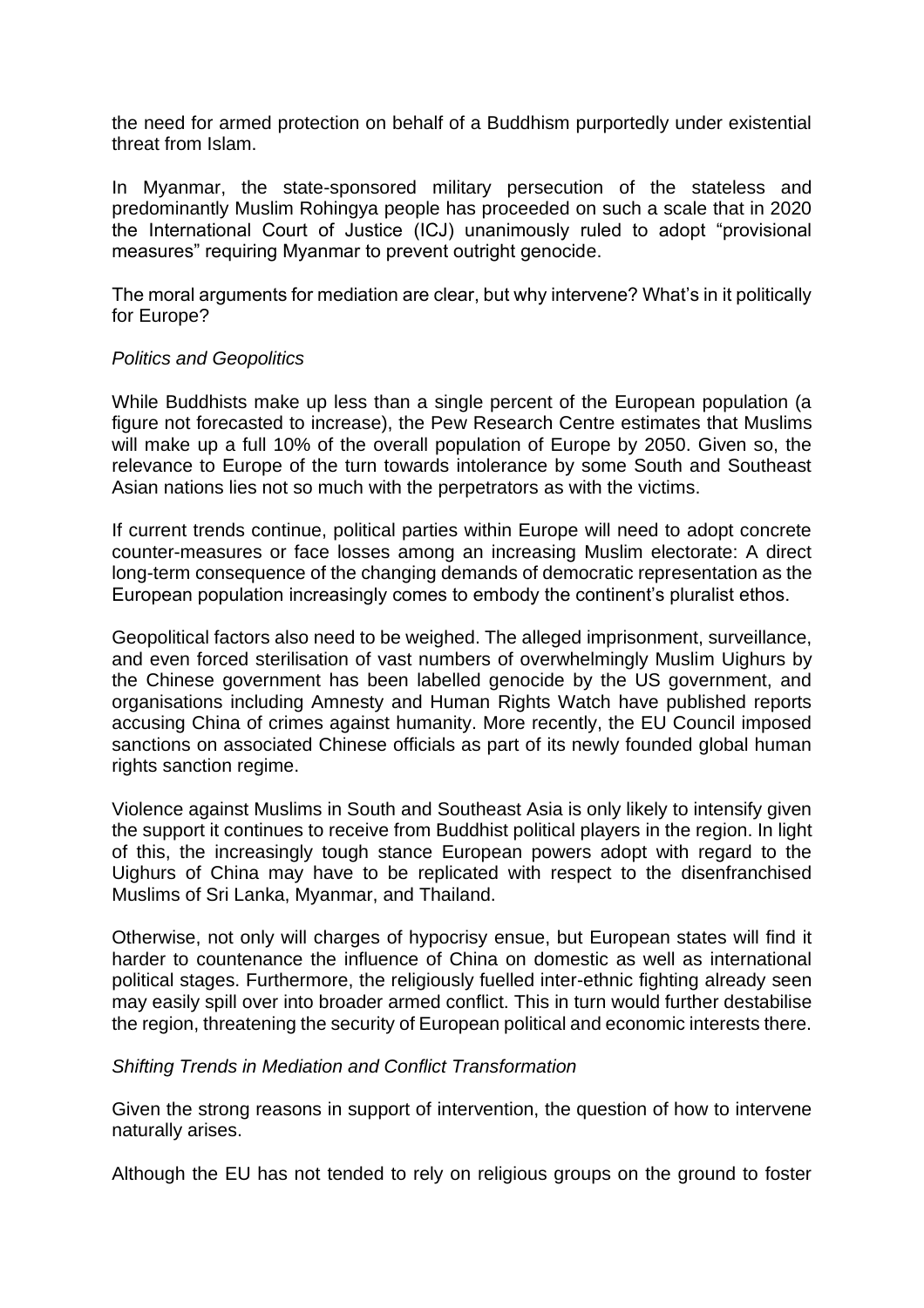conflict resolution, this is likely to shift following the appointment in 2016 of the bloc's first-ever Special Envoy for the promotion of freedom of religion and belief (FoRB) outside the European Union.

The European Parliament has in fact already proven attentive to issues in FoRB facing religious minorities worldwide, as evinced by the work of its Intergroup on Freedom of Religion or Belief and Religious Tolerance.

The European Commission's Department of Migration and Home Affairs, meanwhile, has founded both a Radicalisation Awareness Network (RAN) of frontline practitioners and a Network for Religious and Traditional Peacemakers "leading, funding, and supporting training for the diplomatic and international community, as well as religious and traditional peacemakers on engaging religious worldviews in peacemaking and peacebuilding processes, particularly in peace mediation" and preventing violent extremism (PVE).

# *Religion, Politics & Conflict*

Moreover, independently of the peacemaking and reconciliation role EU agencies may foster among religious stakeholders in conflict situations, European institutions at governmental and non-governmental levels themselves have extensive experience in mediating religiously-motivated conflicts.

Thus, the Network for Religious and Traditional Peacemakers, based in Finland and closely supported by the UN Mediation Support Unit and the United Nations Alliance of Civilisations (UNAOC), "builds bridges between grassroots peacemakers and global players in order to strengthen the work done for sustainable peace".

Outside the EU but wholeheartedly within Europe, furthermore, the Federal Department of Foreign Affairs of Switzerland has launched a Thematic Area concerned with 'Religion, Politics, Conflict' devoted to finding concrete solutions leading to the renunciation of violence and the restoration of peaceful coexistence.

More specifically pertinent to the problem of Buddhist nationalism, the International Committee of the Red Cross (ICRC) based in Geneva recently launched a webinar series on Buddhism and International Humanitarian Law (IHL) designed to explore the mutual relevance of the Buddhist and IHL ethical and legal traditions.

# **Complex Challenges**

Naturally, the modes and means of involvement will differ among actors. EU agencies and states, for example, may permit themselves a level of overt interventionism incompatible with the historically enshrined principle of neutrality in Switzerland or the fundamental principles of impartiality and independence of the Red Cross. But this diversity of approaches may itself enable advances unavailable to any individual initiative alone.

Nonetheless, although European actors have a long history of contributing to conflict de-escalation, mediation, and reconciliation in diverse contexts, effective engagement